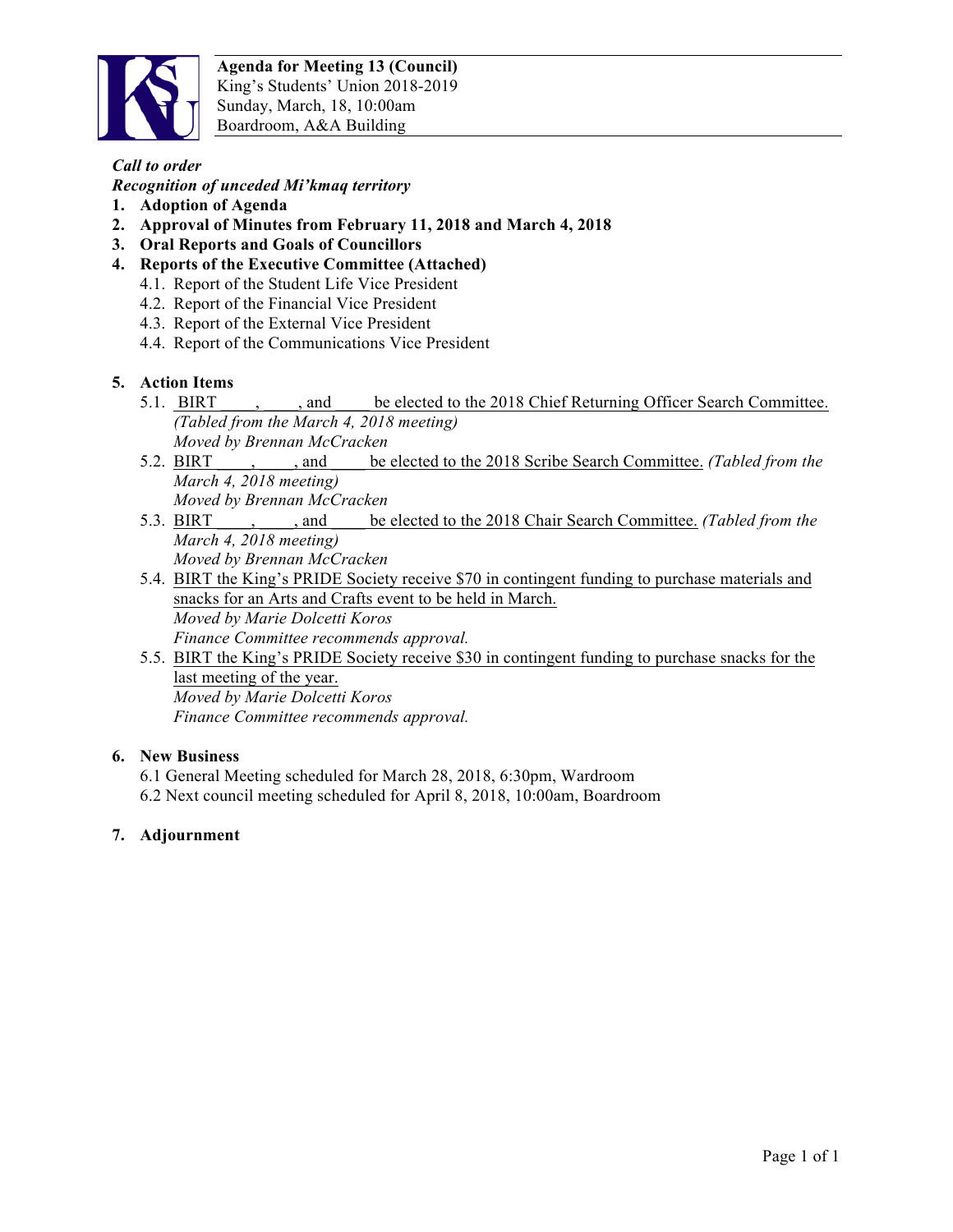Report of the Student Life Vice-President Lianne Xiao (Outgoing) and Michael Greenlaw (Incoming) KSU Council March 18, 2018

Reporting Period: March 1, 2018 – March 14, 2018

### **1. Internal – Union Affairs**

### **1.1.** Changeover

- On March 4, 10, and 11, Michael attended KSU changeover workshops that included goal setting, anti-oppression workshops, how to do outreach, how to hire, media training, office training, and HR training. A big thanks to all those who gave workshops!
- On March 7, Michael met with outgoing Student Life Vice-President Lianne Xiao to discuss upcoming dates and changeover.
- **1.2.** Orientation Week Coordinator Search Committee
	- On March 13 and 14, Michael attended meetings of the Orientation Week Coordinator Search Committee. The committee interviewed candidates and decided recommendations for hiring.

### **2. External – University**

- **2.1.** Campus Planning Committee
	- On March 8, Lianne and Michael attended Campus Planning Committee. The committee discussed the college's accessibility needs, particularly in Alex Hall. New plans included two new accessible dorm rooms, a new lobby, stairs from the basement to fourth floor, relocating the stairs on the ground entrance, and accessible washrooms.
- **2.2.** Meeting with Bonnie and Bill
	- Michael and Lianne prepped with incoming and outgoing executives and other councillors for a meeting with Bonnie Sands, Bursar, and Bill Lahey, President of the University of King's College on March 13. There were discussions in the meeting about reducing tuition fees, residence fees, and the importance of fully funding the Sexual Violence Policy with a full-time position.

#### *3.* **External – Other**

*No updates for the reporting period.*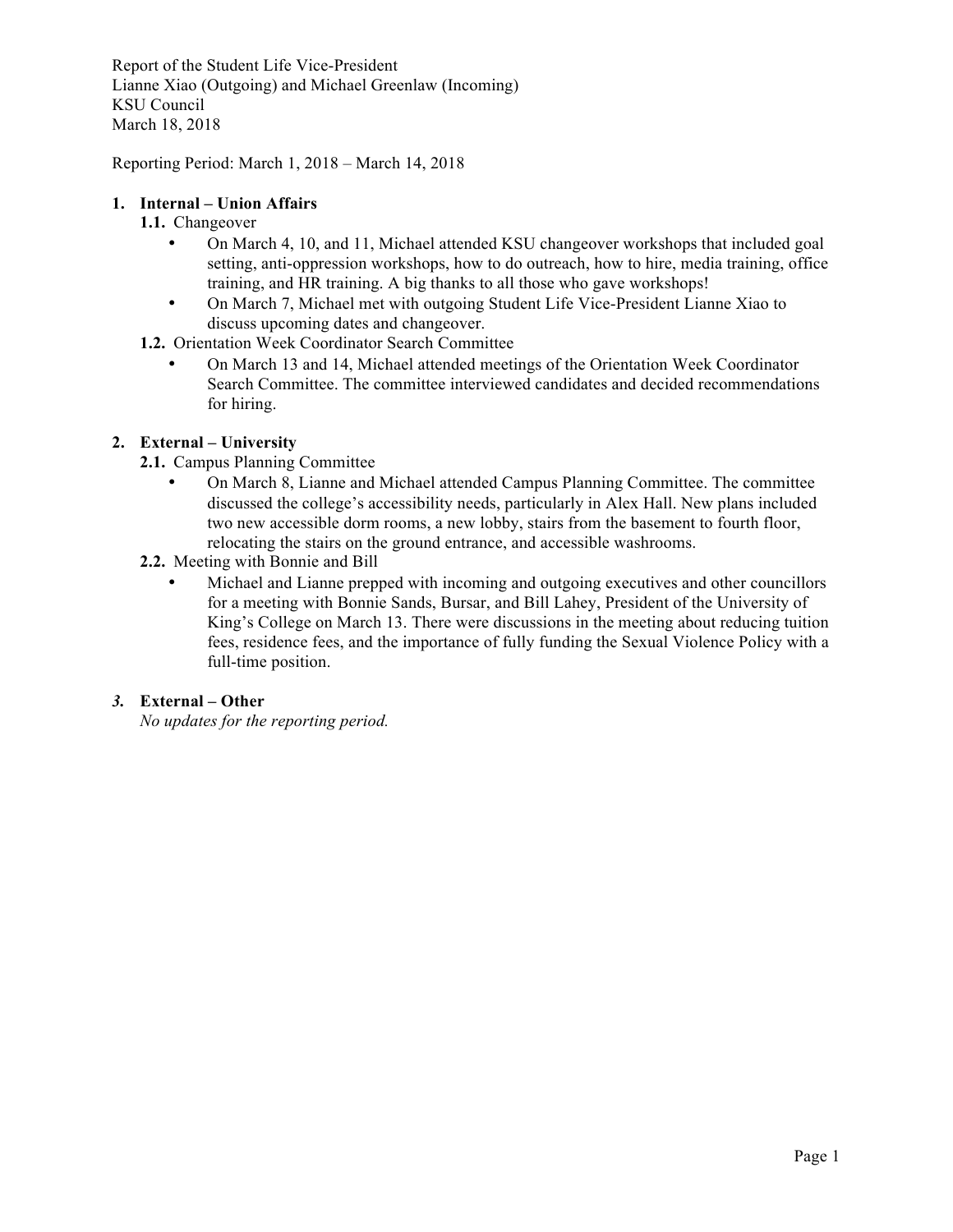Report of the Financial Vice-President Zoe Brimacombe (Outgoing) and Marie Dolcetti Koros (Incoming) KSU Council March 18, 2018

Reporting Period: March 1, 2018 – March 14, 2018

#### **1. Internal – Union Affairs**

- 1.1. Changeover
	- On March 4, Zoe co-led an 'Intro to Union Finances' workshop for the incoming executive team.
	- Over the course of the past two weeks, Marie and Zoe continued to meet to discuss bugdet preparation, payroll, and other key FVP responsibilities.
	- On March 9, Zoe and Marie met with KSU bookkeeper Patricia Scott.
- 1.2. DIY Reusable Pad Workshop
	- On March 1, Zoe and Marie attended the KSU reusable pad workshop in the wardroom, facilitated by Brianna Dunn.

### **2. External – University**

- 2.1. Finance, Audit, and Risk Committee
	- On March 1, Zoe and Marie attended a meeting of the university's Finance, Audit, and Risk Committee. The committee received the Q3 financial update and audit preparation report. The bursar presented a draft budget and a document listing budget assumptions, which included a 3% increase to tuition fees, a 0% increase to ancillary and auxiliary fees (with the exception of meal plan fees), and a significantly increased deficit compared to last year. Marie and Zoe both emphasized the need for the up-front reduction of tuition and fees, and told the committee that making bursary and scholarship funds available was not an adequate way to address the exorbitant cost of attending King's, particularly for low-income and otherwise marginalized students.
- 2.2. Consultation on Student Fees
	- On March 13, Zoe and Marie participated in a consultation on student fees for the 2018/19 budget along with a number of other outgoing and incoming executives and councillors. King's President Bill Lahey and Bursar Bonnie Sands attended from the university. Students emphasized the importance of reducing ancillary and auxiliary fees, reducing journalism tuition fees, and providing adequate funding for the Sexual Violence Policy implementation, including hiring a full-time staff person to administer the policy. Students also emphasized the need for King's to publicly advocate for increased public PSE funding and to be directly involved in Dalhousie's BAC process.
- 2.3. Enrolment Management Committee
	- On March 13, Zoe attended a meeting of EMC on behalf of President Brennan McCracken. The registrar presented an enrolment report. The registrar's office is also working on a framework for the distribution of targeted financial awards with the goal of maximizing enrolment. Zoe emphasized the KSU's position: that the distribution of financial aid should be based on financial need.
- 2.4. Budget Advisory Committee
	- On March 14, Zoe and Marie attended a meeting of the university's Budget Advisory Committee. The registrar presented an enrolment and conversion reports reiterating many of the same points that were discussed at Enrolment Management Committee. The committee discussed and voted on departmental budget increases for Foundation Year Program, Athletics, and Facilities.

#### **3. External – Other**

3.1. Watch Board of Publishers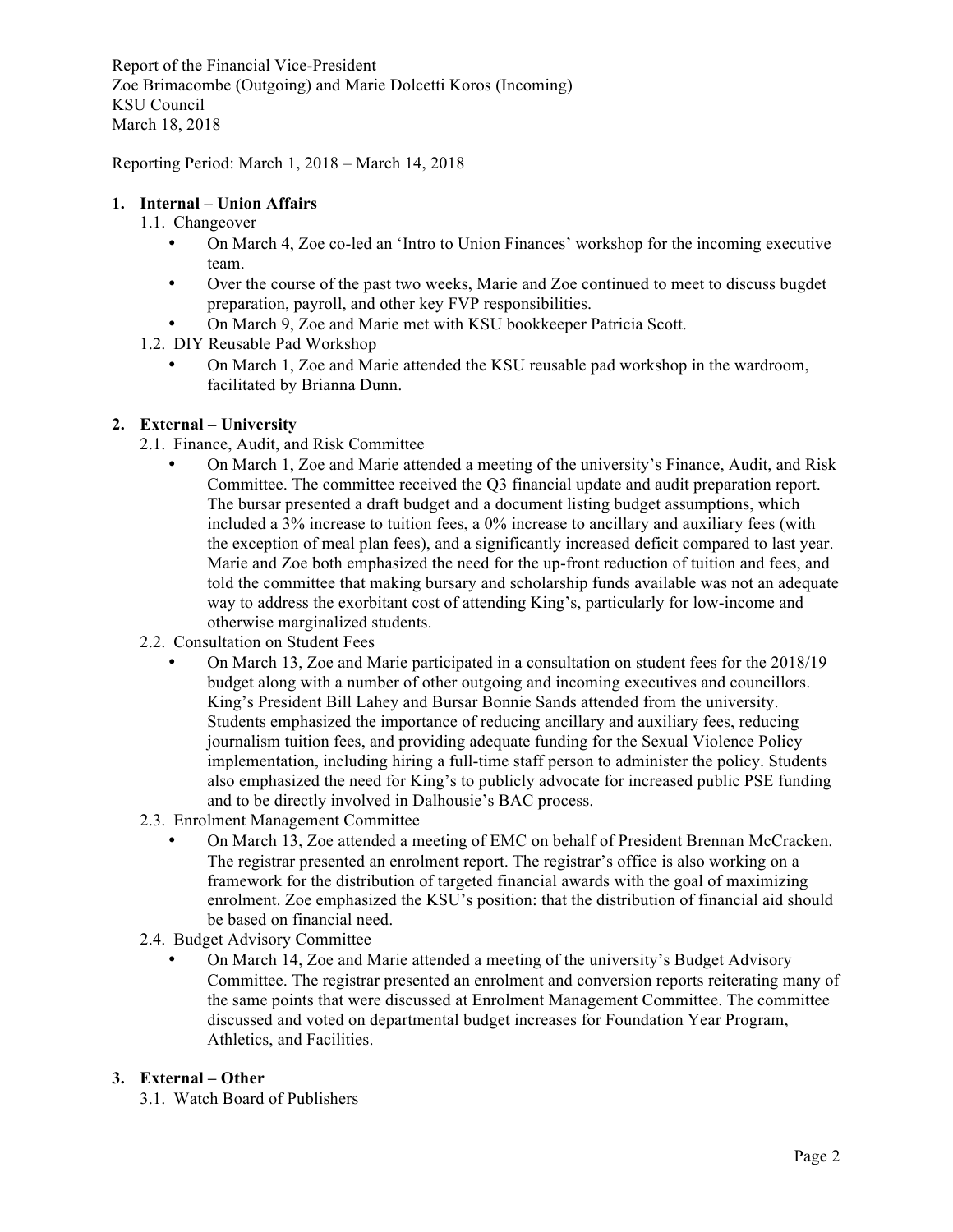Report of the Financial Vice-President

Zoe Brimacombe (Outgoing) and Marie Dolcetti Koros (Incoming)

KSU Council

March 18, 2018

- On March 9, Zoe and Marie attended a meeting of the Watch Board of Publishers. The Publisher, Treasurer, and board members all delivered oral reports, and the board also received a financial update, an advertising update, and an insurance update. The magazine has cut printing costs and is planning on reducing the Treasurer honorarium in order to increase the Online Editor honorarium and contributor payments.
- The incoming Watch Executive is: Jessica MacIsaac (Publisher), Kristen Thompson and Nick Frew (re-elected Editors-in-Chief), and Isabel Ruitenbeek (Online Editor).
- 3.2. Fight the Journalism Fees

• On March 13, Zoe attended the Fight the Journalism Fees meeting and took minutes.

- 3.3. South House Levy
	- Over the course of this year, Zoe has been working with the South House board to correct an ongoing levy issue. The 2012 referendum question that established the levy included a yearly adjustment based on the Consumer Price Index (CPI). However, this adjustment has not been upheld since the levy was implemented. On February 1, Zoe reported on this situation to the South House Board and that board passed a motion to increase the levy for the 2018/19 year to account for inflation since 2012 and, going forward, to increase each year based on CPI as mandated by the levy question. South House is not requiring or expecting the KSU to backpay for unpaid levy funds over the past six years.
	- The SoHo levy will be increasing from \$3.00 to \$3.28 for the 2018/19 year and will be adjusted for CPI going forward.

# **4. Upcoming Dates**

- Budget Consultation Leading up to the Spring General Meeting, Marie will be seeking input into the 2018/19 draft budget. There are four ways to be involved in the budgeting process:
	- o Marie (Financial Vice President) will be the Wardroom from 10 am to 12:30 pm on March 20, 2018 to talk about the Budget and offer ways to give feedback. Come stop by.
	- o Stop Marie's office hours to chat one on one about the budget: Tues / Thurs 10:30-12:30, and Wed 11:30-12:30, or by appointment.
	- $\circ$  Email fvp@ksu.ca with inquiries or comments for the Budget at any time!
	- o Come to the KSU General Meeting on Wednesday March 28, 2018 at 6 pm in the Wardroom to hear about the budget and vote.
- General Meeting The KSU GM will be held on March 28, 2018 at 6pm in the Wardroo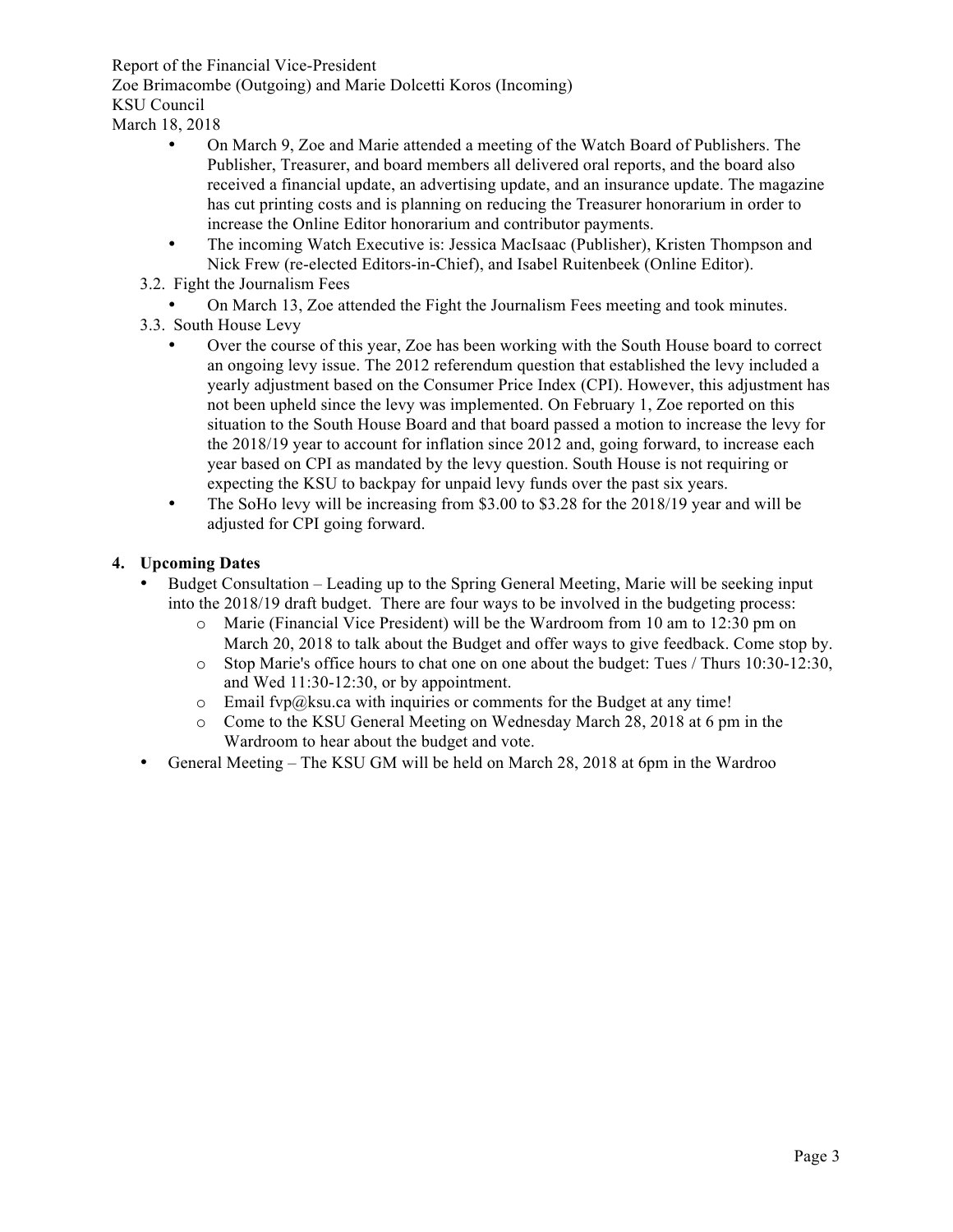Report of the External Vice President Marie Dolcetti Koros (Outgoing) and Isabelle Reynolds (Incoming) KSU Council March 18, 2018

Reporting Period: March 1, 2018 – March 14, 2018

### **1. Internal – Union Affairs**

- 1.1. Changeover
	- Marie and Isabelle have been meeting to prepare Isabelle for her role as EVP.
- 1.2. Union Hired Positions
	- Marie has been meeting with both External Commissioner positions to check in on their projects and provide support.

#### **2. External – University**

- 2.1. Chaplain Search Committee
	- Marie attended the Chaplain search committee on March 2 and 5. Marie worked with outgoing Student Life Vice President, Lianne Xiao, to collect feedback from students and helped bring that feedback to the committee. The outgoing executive committee appointed Marie to continue to sit on the committee to alleviate Lianne's workload.
- 2.2. Fees Consultation with University President and Bursar
	- On March 13, the outgoing and incoming executive teams met with Bill Lahey and Bonnie Sands about tuition fees at King's, and emphasized the need for the immediate reduction of all tuition fees at King's.

### **3. External – Other**

- 3.1. DIY Pads Workshop
	- On March 1, our very own Galley manager Brianna Dunn facilitated a DIY Reusable Pad workshop. The workshop very successful and we'll do something similar in the future. Thank you to Brianna and to everyone who came out.
- 3.2. "Dear Bill" Fees Photo Campaign
	- On March 6 the Union did outreach in the Wardroom with posters for a "Dear Bill" photo campaign on the high cost of tuition fees at King's. The posters are up in the Wardroom and a photo album from the campaign is being put together.
- 3.3. Provincial Lobby Week
	- Along with student representatives from across the province, Marie met with provincial government MLAs as part of Provincial Lobby Week on March 7. The lobby document "Public Education for the Public Good" is available online at cfs-ns.ca and in hard copy in the KSU office.
- 3.4. Fight the Journalism Fees
	- On March 13, Marie and Isabelle co-facilitated a Fight the Journalism Fees organizing meeting. Discussions on the high cost of the Journalism school and it's programs, as well as access to Adobe products for J-school students. Lots of exciting action items came out of the meeting – stay tuned or send an email to  $evp@$  ksu.ca if you are interested in being involved with the campaign!

# **4. Upcoming Dates**

- **4.1.** Fight the Fees Outreach
	- We'll be in the Wardroom this week with Fight the Fees materials. If you're interested in getting involved, get in touch with Isabelle.
- **4.2.** Provincial Budget Action
	- On March 20, there will be a group heading down to the Nova Scotia legislature for the release of the Provincial Budget. The group will meet with other students from NS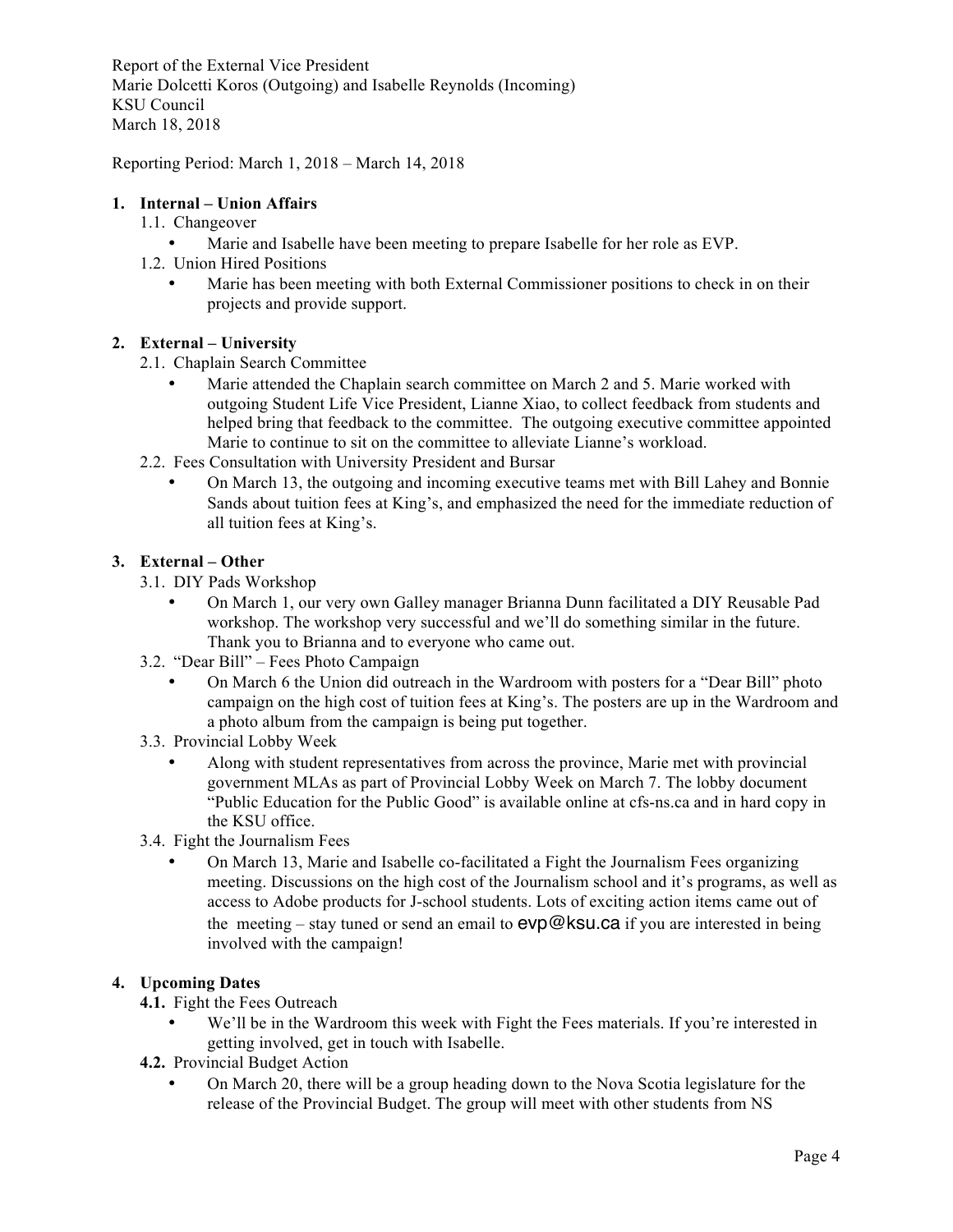Report of the External Vice President Marie Dolcetti Koros (Outgoing) and Isabelle Reynolds (Incoming) KSU Council March 18, 2018

universities and participate in a collective action. For more information or to get involved email the EVP.